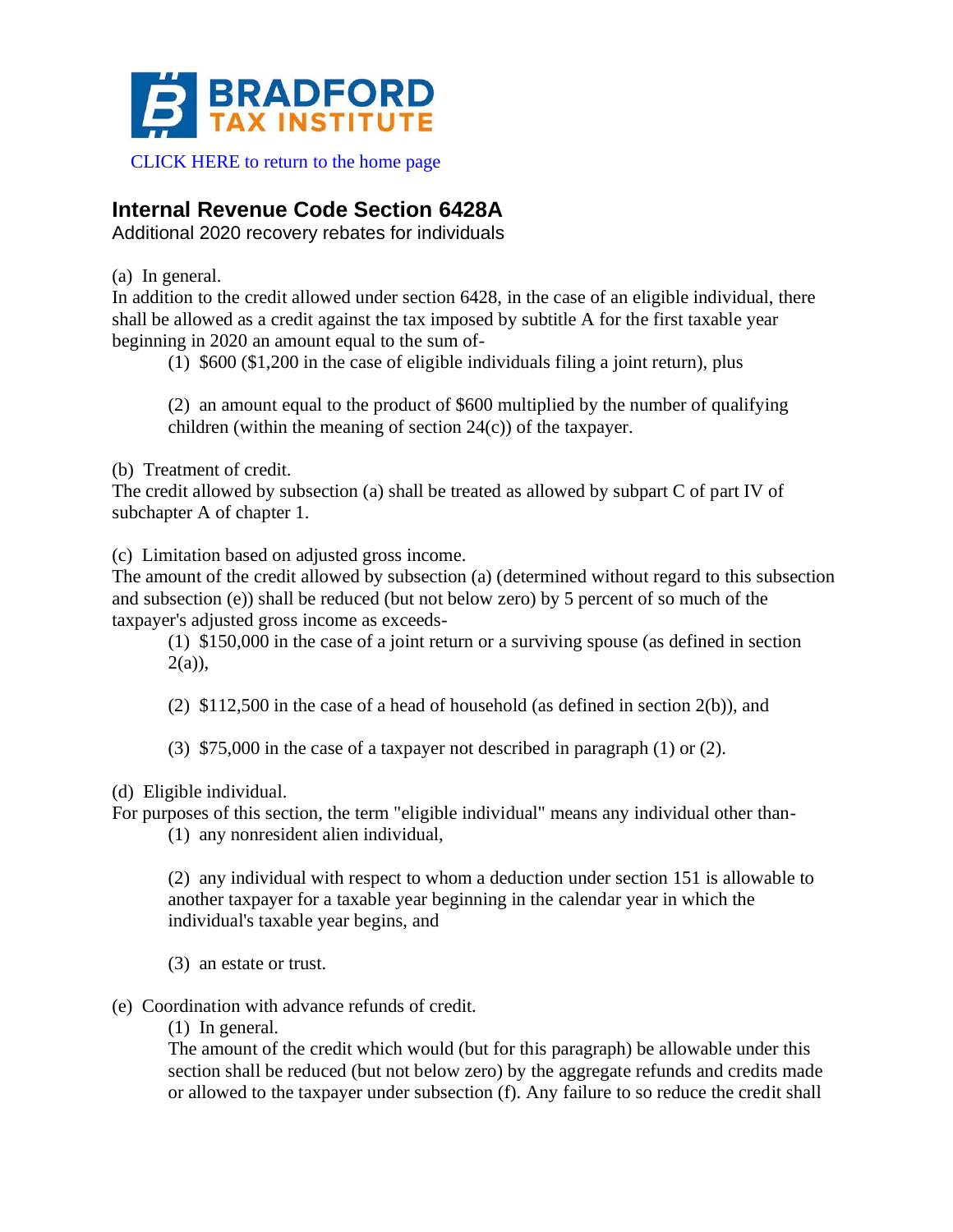be treated as arising out of a mathematical or clerical error and assessed according to section 6213(b)(1).

(2) Joint returns.

Except as otherwise provided by the Secretary, in the case of a refund or credit made or allowed under subsection (f) with respect to a joint return, half of such refund or credit shall be treated as having been made or allowed to each individual filing such return.

(f) Advance refunds and credits.

(1) In general.

Each individual who was an eligible individual for such individual's first taxable year beginning in 2019 shall be treated as having made a payment against the tax imposed by chapter 1 for such taxable year in an amount equal to the advance refund amount for such taxable year.

(2) Advance refund amount.

For purposes of paragraph (1), the advance refund amount is the amount that would have been allowed as a credit under this section for such taxable year if this section (other than subsection (e) and this subsection) had applied to such taxable year. For purposes of determining the advance refund amount with respect to such taxable year-

(A) any individual who was deceased before January 1, 2020, shall be treated for purposes of applying subsection  $(g)$  in the same manner as if the valid identification number of such person was not included on the return of tax for such taxable year, and

(B) no amount shall be determined under this subsection with respect to any qualifying child of the taxpayer if-

(i) the taxpayer was deceased before January 1, 2020, or

(ii) in the case of a joint return, both taxpayers were deceased before January 1, 2020.

# (3) Timing and manner of payments.

(A) Timing.

(i) In general. The Secretary shall, subject to the provisions of this title, refund or credit any overpayment attributable to this subsection as rapidly as possible.

(ii) Deadline.

(I) In general. Except as provided in subclause (II), no refund or credit shall be made or allowed under this subsection after January 15, 2021.

(II) Exception for mirror code possessions. In the case of a possession of the United States which has a mirror code tax system (as such terms are defined in section 272(c) of the COVID-related Tax Relief Act of 2020), no refund or credit shall be made or allowed under this subsection after the earlier of-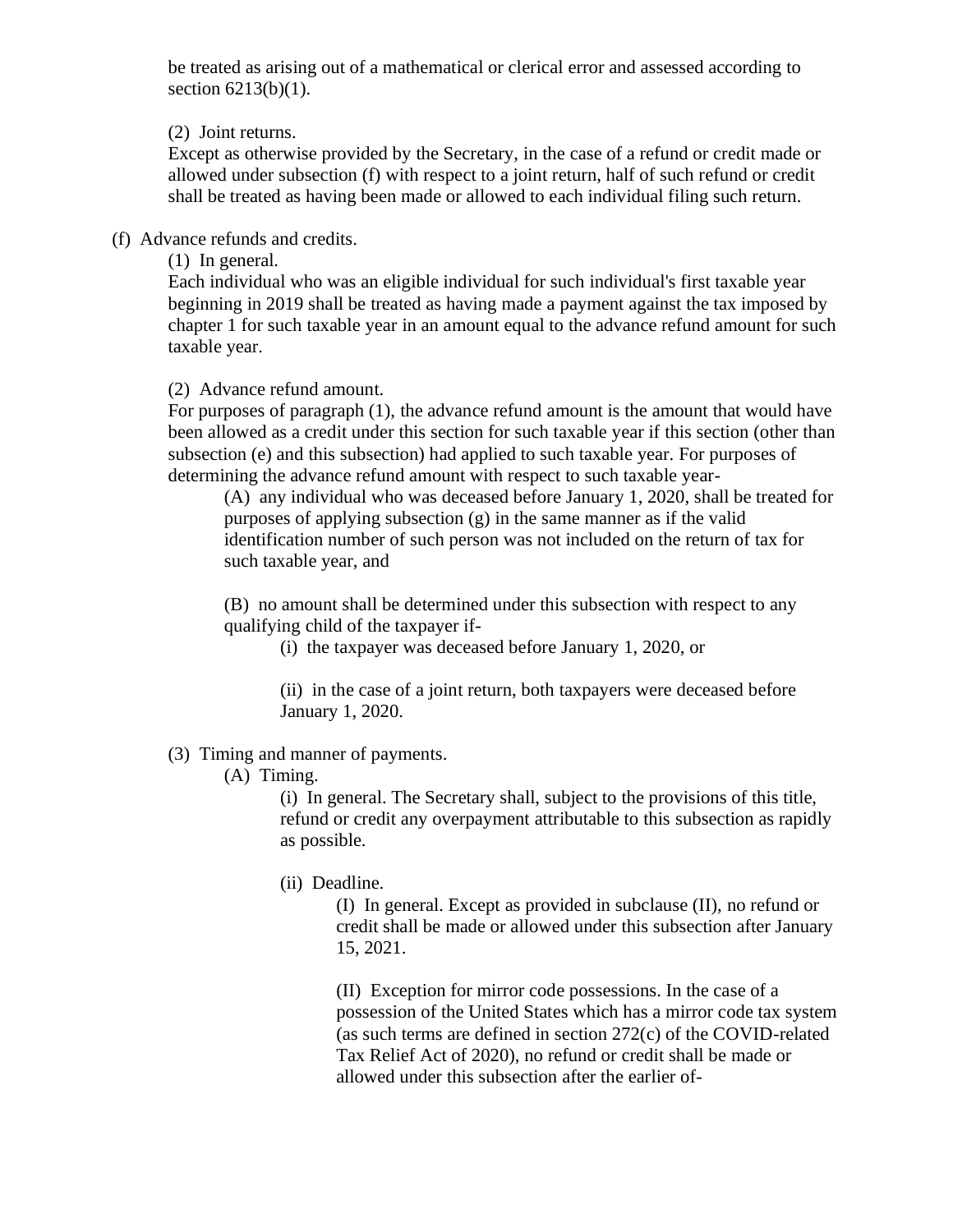(aa) such date as is determined appropriate by the Secretary, or

(bb) September 30, 2021.

(B) Delivery of payments. Notwithstanding any other provision of law, the Secretary may certify and disburse refunds payable under this subsection electronically to-

(i) any account to which the payee authorized, on or after January 1, 2019, the delivery of a refund of taxes under this title or of a Federal payment (as defined in section 3332 of title 31, United States Code),

(ii) any account belonging to a payee from which that individual, on or after January 1, 2019, made a payment of taxes under this title, or

(iii) any Treasury-sponsored account (as defined in section 208.2 of title 31, Code of Federal Regulations).

(C) Waiver of certain rules. Notwithstanding section 3325 of title 31, United States Code, or any other provision of law, with respect to any payment of a refund under this subsection, a disbursing official in the executive branch of the United States Government may modify payment information received from an officer or employee described in section  $3325(a)(1)(B)$  of such title for the purpose of facilitating the accurate and efficient delivery of such payment. Except in cases of fraud or reckless neglect, no liability under sections 3325, 3527, 3528, or 3529 of title 31, United States Code, shall be imposed with respect to payments made under this subparagraph.

(4) No interest.

No interest shall be allowed on any overpayment attributable to this subsection.

(5) Application to certain individuals who do not file a return of tax for 2019.

(A) In general. In the case of a specified individual who, at the time of any determination made pursuant to paragraph (3), has not filed a tax return for the year described in paragraph (1), the Secretary may use information with respect to such individual which is provided by-

> (i) in the case of a specified social security beneficiary or a specified supplemental security income recipient, the Commissioner of Social Security,

(ii) in the case of a specified railroad retirement beneficiary, the Railroad Retirement Board, and

(iii) in the case of a specified veterans beneficiary, the Secretary of Veterans Affairs (in coordination with, and with the assistance of, the Commissioner of Social Security if appropriate).

(B) Specified individual. For purposes of this paragraph, the term "specified individual" means any individual who is-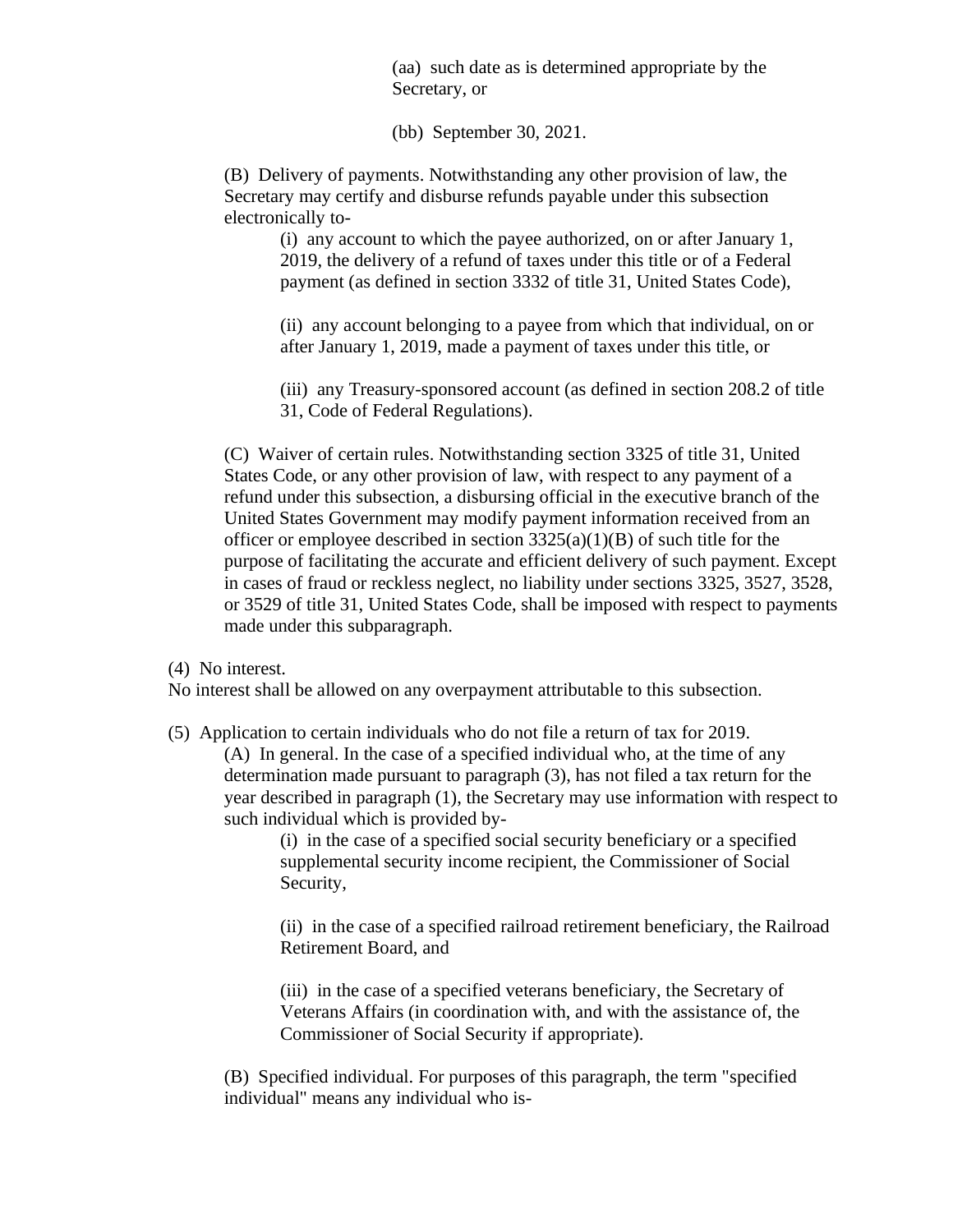- (i) a specified social security beneficiary,
- (ii) a specified supplemental security income recipient,
- (iii) a specified railroad retirement beneficiary, or
- (iv) a specified veterans beneficiary.
- (C) Specified social security beneficiary.

(i) In general. For purposes of this paragraph, the term "specified social security beneficiary" means any individual who, for the last month for which the Secretary has available information as of the date of enactment of this section, is entitled to any monthly insurance benefit payable under title II of the Social Security Act (42 U.S.C. 401 et seq.), including payments made pursuant to sections  $202(d)$ ,  $223(g)$ , and  $223(i)(7)$  of such Act.

(ii) Exception. For purposes of this paragraph, the term "specified social security beneficiary" shall not include any individual if such benefit is not payable for such month by reason of section  $202(x)(1)(A)$  of the Social Security Act  $(42 \text{ U.S.C. } 402(x)(1)(\text{A}))$  or section 1129A of such Act  $(42 \text{ U.S.C. } 402(x)(1)(\text{A}))$ U.S.C. 1320a-8a).

(D) Specified supplemental security income recipient.

(i) In general. For purposes of this paragraph, the term "specified supplemental security income recipient" means any individual who, for the last month for which the Secretary has available information as of the date of enactment of this section, is eligible for a monthly benefit payable under title XVI of the Social Security Act (42 U.S.C. 1381 et seq.), including-

> (I) payments made pursuant to section  $1614(a)(3)(C)$  of such Act (42 U.S.C. 1382c(a)(3)(C)),

(II) payments made pursuant to section 1619(a) (42 U.S.C. 1382h(a)) or subsections (a)(4), (a)(7), or (p)(7) of section 1631 (42 U.S.C. 1383) of such Act, and

(III) State supplementary payments of the type referred to in section 1616(a) of such Act (42 U.S.C. 1382e(a)) (or payments of the type described in section 212(a) of Public Law 93-66) which are paid by the Commissioner under an agreement referred to in such section 1616(a) (or section 212(a) of Public Law 93-66).

(ii) Exception. For purposes of this paragraph, the term "specified supplemental security income recipient" shall not include any individual if such monthly benefit is not payable for such month by reason of section  $1611(e)(1)(A)$  of the Social Security Act (42 U.S.C. 1382(e)(1)(A)) or section 1129A of such Act (42 U.S.C. 1320a-8a).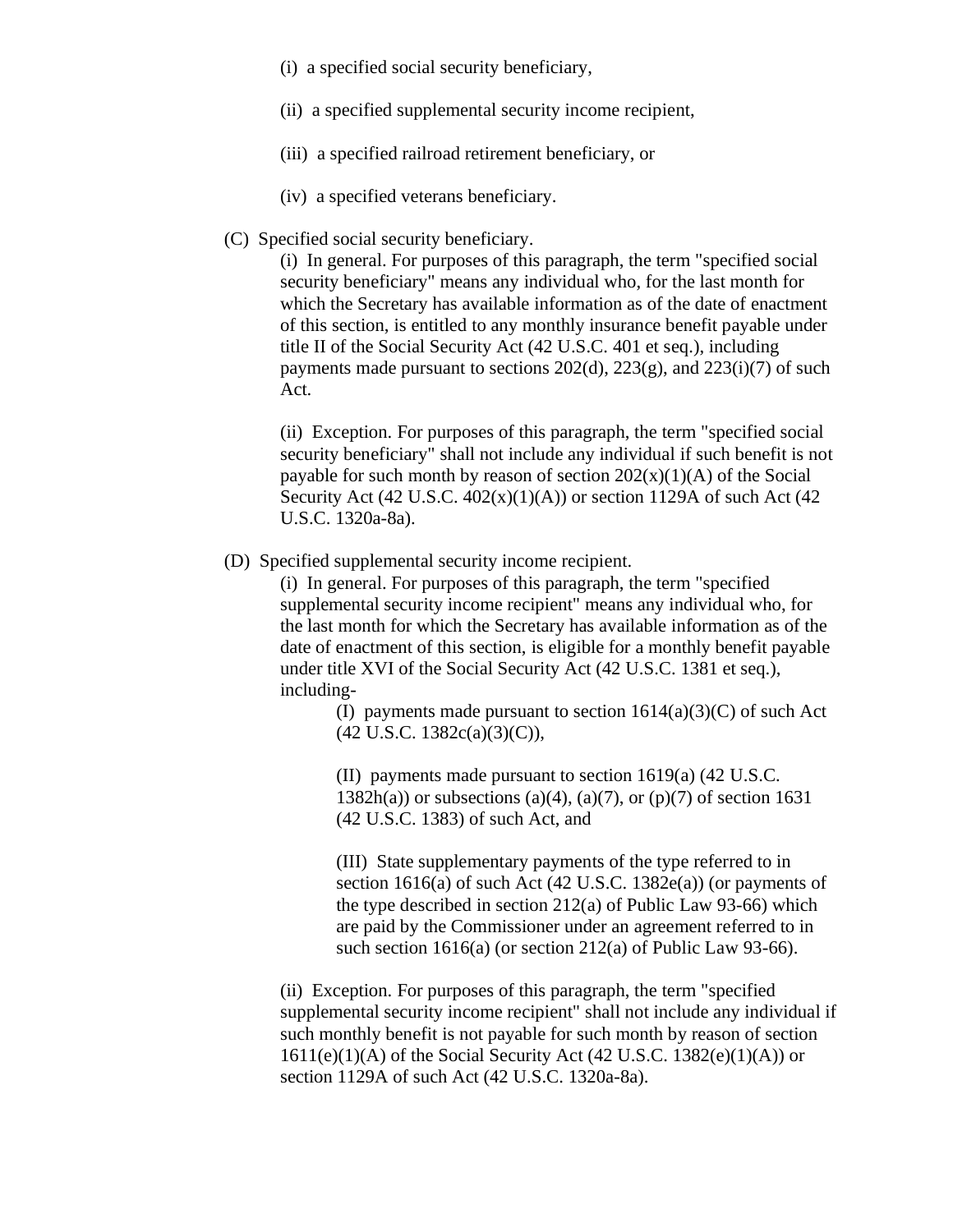(E) Specified railroad retirement beneficiary. For purposes of this paragraph, the term "specified railroad retirement beneficiary" means any individual who, for the last month for which the Secretary has available information as of the date of enactment of this section, is entitled to a monthly annuity or pension payment payable (without regard to section 5(a)(ii) of the Railroad Retirement Act of 1974  $(45 \text{ U.S.C. } 231d(a)(ii))$  under-

(i) section  $2(a)(1)$  of such Act  $(45 \text{ U.S.C. } 231a(a)(1)),$ 

(ii) section  $2(c)$  of such Act (45 U.S.C. 231a(c)),

(iii) section  $2(d)(1)$  of such Act (45 U.S.C.  $231a(d)(1)$ ), or

(iv) section  $7(b)(2)$  of such Act (45 U.S.C. 231f(b)(2)) with respect to any of the benefit payments described in subparagraph  $(C)(i)$ .

#### (F) Specified veterans beneficiary.

(i) In general. For purposes of this paragraph, the term "specified veterans beneficiary" means any individual who, for the last month for which the Secretary has available information as of the date of enactment of this section, is entitled to a compensation or pension payment payable under-

(I) section 1110, 1117, 1121, 1131, 1141, or 1151 of title 38, United States Code,

(II) section 1310, 1312, 1313, 1315, 1316, or 1318 of title 38, United States Code,

(III) section 1513, 1521, 1533, 1536, 1537, 1541, 1542, or 1562 of title 38, United States Code, or

(IV) section 1805, 1815, or 1821 of title 38, United States Code,

to a veteran, surviving spouse, child, or parent as described in paragraph (2), (3), (4)(A)(ii), or (5) of section 101, title 38, United States Code.

(ii) Exception. For purposes of this paragraph, the term "specified veterans beneficiary" shall not include any individual if such compensation or pension payment is not payable, or was reduced, for such month by reason of section 1505 or 5313 of title 38, United States Code.

(G) Subsequent determinations and redeterminations not taken into account. For purposes of this section, any individual's status as a specified social security beneficiary, a specified supplemental security income recipient, a specified railroad retirement beneficiary, or a specified veterans beneficiary shall be unaffected by any determination or redetermination of any entitlement to, or eligibility for, any benefit, payment, or compensation, if such determination or redetermination occurs after the last month for which the Secretary has available information as of the date of enactment of this section.

(H) Payment to representative payees and fiduciaries.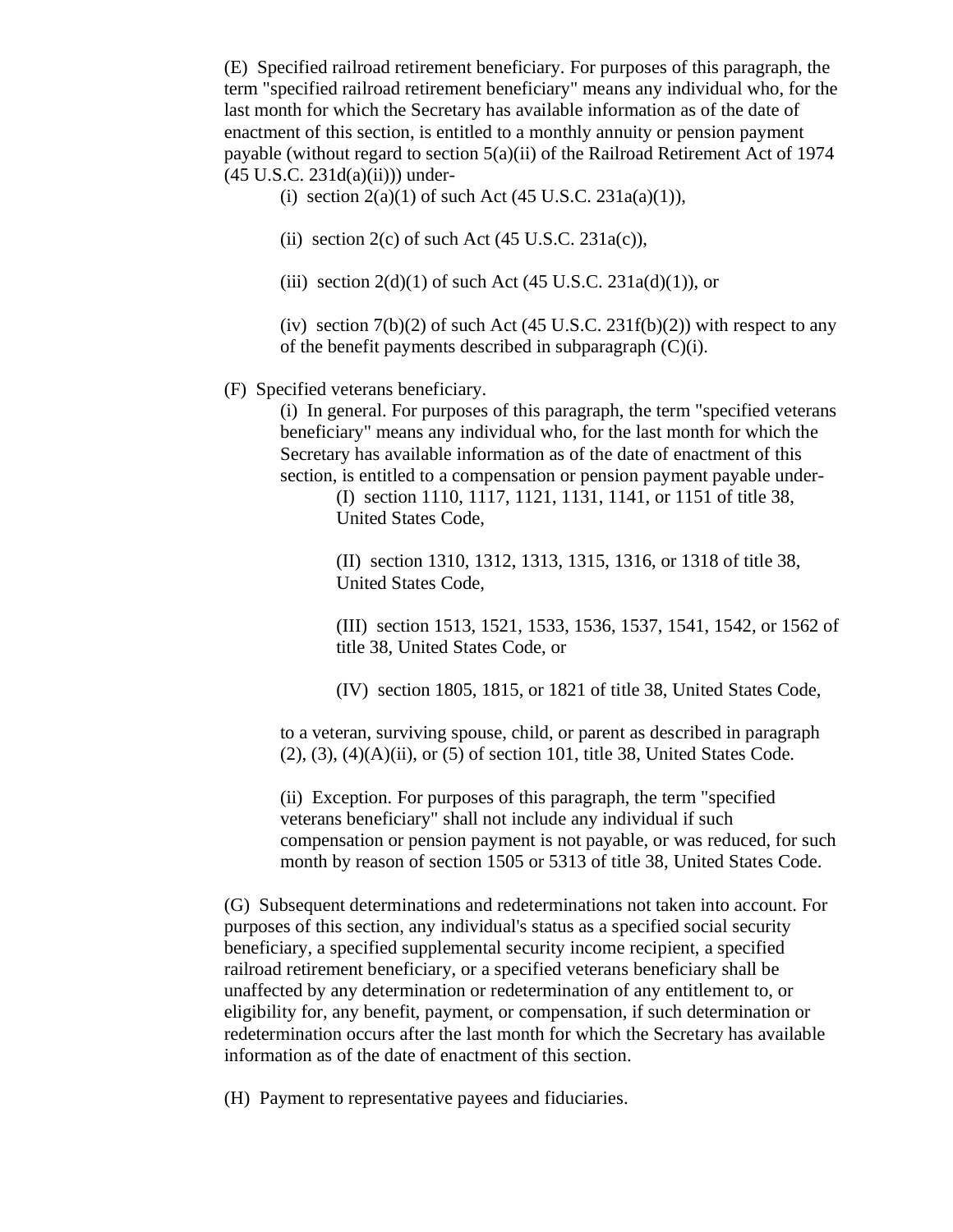(i) In general. If the benefit, payment, or compensation referred to in subparagraph  $(C)(i)$ ,  $(D)(i)$ ,  $(E)$ , or  $(F)(i)$  with respect to any specified individual is paid to a representative payee or fiduciary, payment by the Secretary under paragraph (3) with respect to such specified individual shall be made to such individual's representative payee or fiduciary and the entire payment shall be used only for the benefit of the individual who is entitled to the payment.

(ii) Application of enforcement provisions.

(I) In the case of a payment described in clause (i) which is made with respect to a specified social security beneficiary or a specified supplemental security income recipient, section 1129(a)(3) of the Social Security Act (42 U.S.C. 1320a-8(a)(3)) shall apply to such payment in the same manner as such section applies to a payment under title II or XVI of such Act.

(II) In the case of a payment described in clause (i) which is made with respect to a specified railroad retirement beneficiary, section 13 of the Railroad Retirement Act (45 U.S.C. 231l) shall apply to such payment in the same manner as such section applies to a payment under such Act.

(III) In the case of a payment described in clause (i) which is made with respect to a specified veterans beneficiary, sections 5502, 6106, and 6108 of title 38, United States Code, shall apply to such payment in the same manner as such sections apply to a payment under such title.

(I) Ineligibility for special rule not to be interpreted as general ineligibility. An individual shall not fail to be treated as an eligible individual for purposes of this subsection or subsection (a) merely because such individual is not a specified individual (including by reason of subparagraph  $(C)(ii)$ ,  $(D)(ii)$ , or  $(F)(ii)$ ).

(6) Notice to taxpayer.

As soon as practicable after the date on which the Secretary distributed any payment to an eligible taxpayer pursuant to this subsection, the Secretary shall send notice by mail to such taxpayer's last known address. Such notice shall indicate the method by which such payment was made, the amount of such payment, and a phone number for the appropriate point of contact at the Internal Revenue Service to report any failure to receive such payment.

(g) Identification number requirement.

(1) In general.

In the case of a return other than a joint return, the  $$600$  amount in subsection (a)(1) shall be treated as being zero unless the taxpayer includes the valid identification number of the taxpayer on the return of tax for the taxable year.

(2) Joint returns.